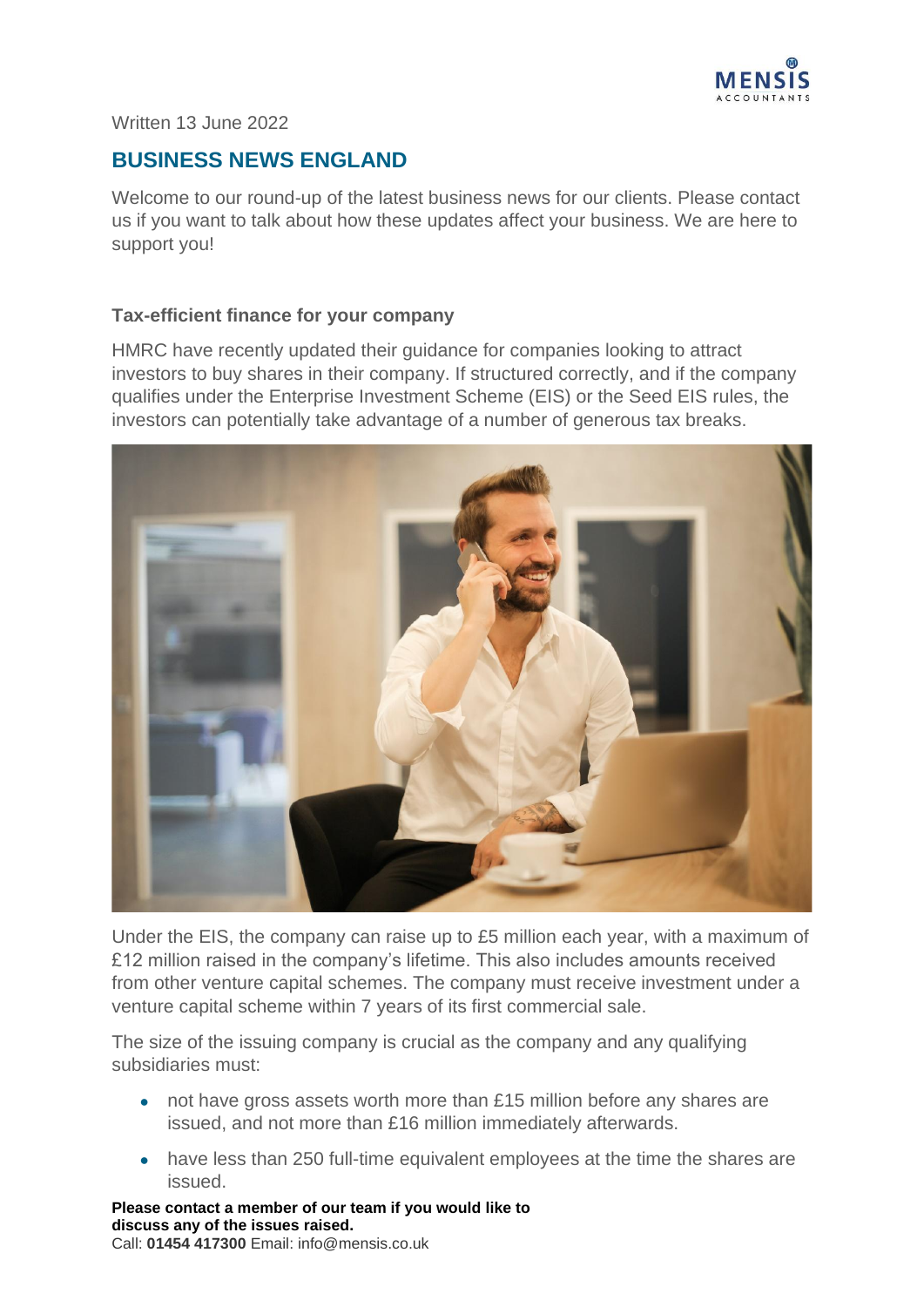The investment must meet the "risk to capital" condition, which means:

- the company must use the money for growth and development.
- the investment must be a risk to the investors' capital.

'Growth and development' means the company will use the investment to grow things like its revenue, customer base or number of employees.

There are several other complex scheme rules that need to be followed so that the investors can claim and keep EIS tax reliefs relating to their shares. Tax reliefs will be withheld or withdrawn from the investors if they, and the company, do not follow the rules for at least 3 years after the investment is made.

It is advisable to apply for Advance Assurance from HMRC that the company is an 'EIS qualifying company' before the shares are issued.

For more details see: [Use the Enterprise Investment Scheme \(EIS\) to raise money](https://www.gov.uk/guidance/venture-capital-schemes-apply-for-the-enterprise-investment-scheme)  for your company - [GOV.UK \(www.gov.uk\)](https://www.gov.uk/guidance/venture-capital-schemes-apply-for-the-enterprise-investment-scheme)

Seed EIS (SEIS) is designed to encourage investment in small start-up companies and, like EIS, provides a number of tax breaks for individuals who buy new shares in a company. The company must not have been trading for more than 2 years when the SEIS shares are issued.

Only the first £150,000 of share capital raised by the company qualifies for Seed EIS relief. However, this can form part of a larger share issue with subsequent share issues qualifying for EIS relief up to a £5 million annual limit.

Like EIS, the tax reliefs will be withheld, or withdrawn, from investors if the rules are not followed for at least 3 years after the investment is made.

There is a key condition that the company is an unquoted company carrying on, or preparing to carry out, a qualifying trade at the time that the shares are issued.

Another important condition to qualify under Seed EIS is the company and any of its subsidiaries must:

- not have gross assets over £200,000 when the shares are issued.
- not be a member of a partnership.
- have less than 25 full-time equivalent employees in total when the shares are issued.

Like EIS, it is advisable to apply for Advance Assurance from HMRC that the company is a qualifying company before the shares are issued. For more details see: [Use the Seed Enterprise Investment Scheme to raise money for your company](https://www.gov.uk/guidance/venture-capital-schemes-apply-to-use-the-seed-enterprise-investment-scheme)  - [GOV.UK \(www.gov.uk\)](https://www.gov.uk/guidance/venture-capital-schemes-apply-to-use-the-seed-enterprise-investment-scheme)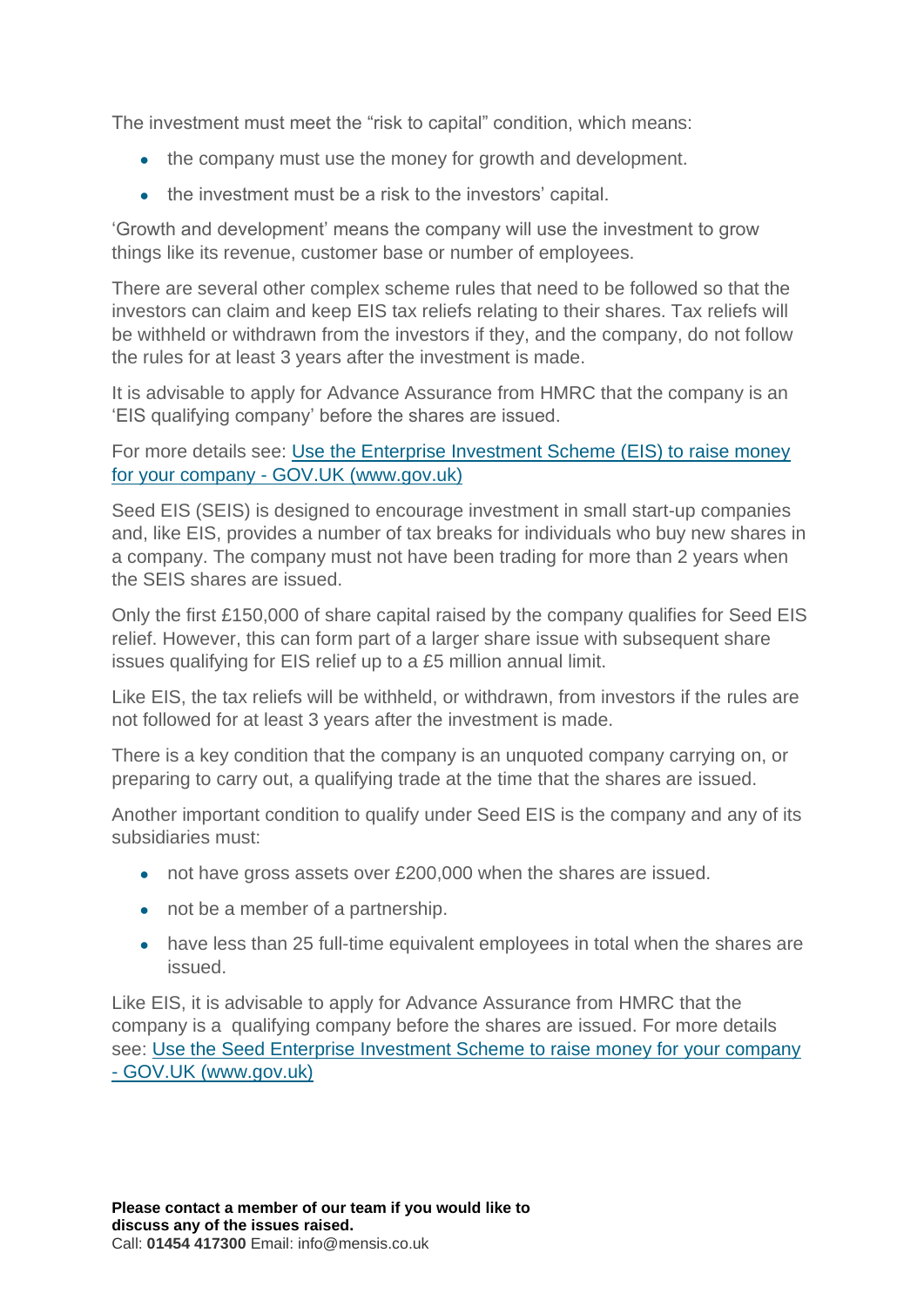## **Tax Breaks for EIS Company Investors**

Investors who are not connected with the company may claim income tax relief of 30% of the amount that they invest in qualifying EIS companies up to £1 million each tax year (or up to £2 million if at least £1 million of that is invested in knowledgeintensive companies). Thus, a £10,000 investment would result in a £3,000 reduction in the investor's income tax liability.

The connected persons tests are complicated. For example, directors cannot claim EIS tax relief if, at the time the shares are issued, they are a paid director of the company - unless the payment is a 'permitted payment'. They may, however, become a paid director after their investment under the 'business angel' rule.

Provided the shares are held for at least 3 years, the income tax relief is retained and any gain on disposal of the shares would be exempt from capital gains tax.

It is also possible to defer capital gains on any asset disposal by reinvesting the gain in qualifying EIS shares.

## **Tax Breaks for SEIS Company Investors**

**I**nvestors who are not connected with the company may claim income tax relief of 50% of the amount that they invest in qualifying SEIS companies, up to £150,000 in each tax year. Thus, a £10,000 investment would result in a £5,000 reduction in the investor's income tax liability.

The connected persons tests are complicated and similar to the EIS rules; however, directors can claim SEIS tax relief.

Provided that the shares are held for at least 3 years, the income tax relief is retained and any gain on disposal of the shares would be exempt from capital gains tax.

A further relief for SEIS investors is that 50% of the amount invested may be set against capital gains that year. Thus, a £10,000 investment would mean that the investor could deduct £5,000 from their capital gains that year in addition to the £5,000 reduction in their income tax liability.

Please talk to us about SEIS or EIS schemes for your business.

## **The move from CHIEF to Customs Declaration Service (CDS) – importers and exporters**

HMRC is closing the Customs Handling of Import and Export Freight (CHIEF) system for both imports (Sep 2022) and exports (March 2023) and is encouraging all businesses to move to CDS. You can find information for you and your importers below.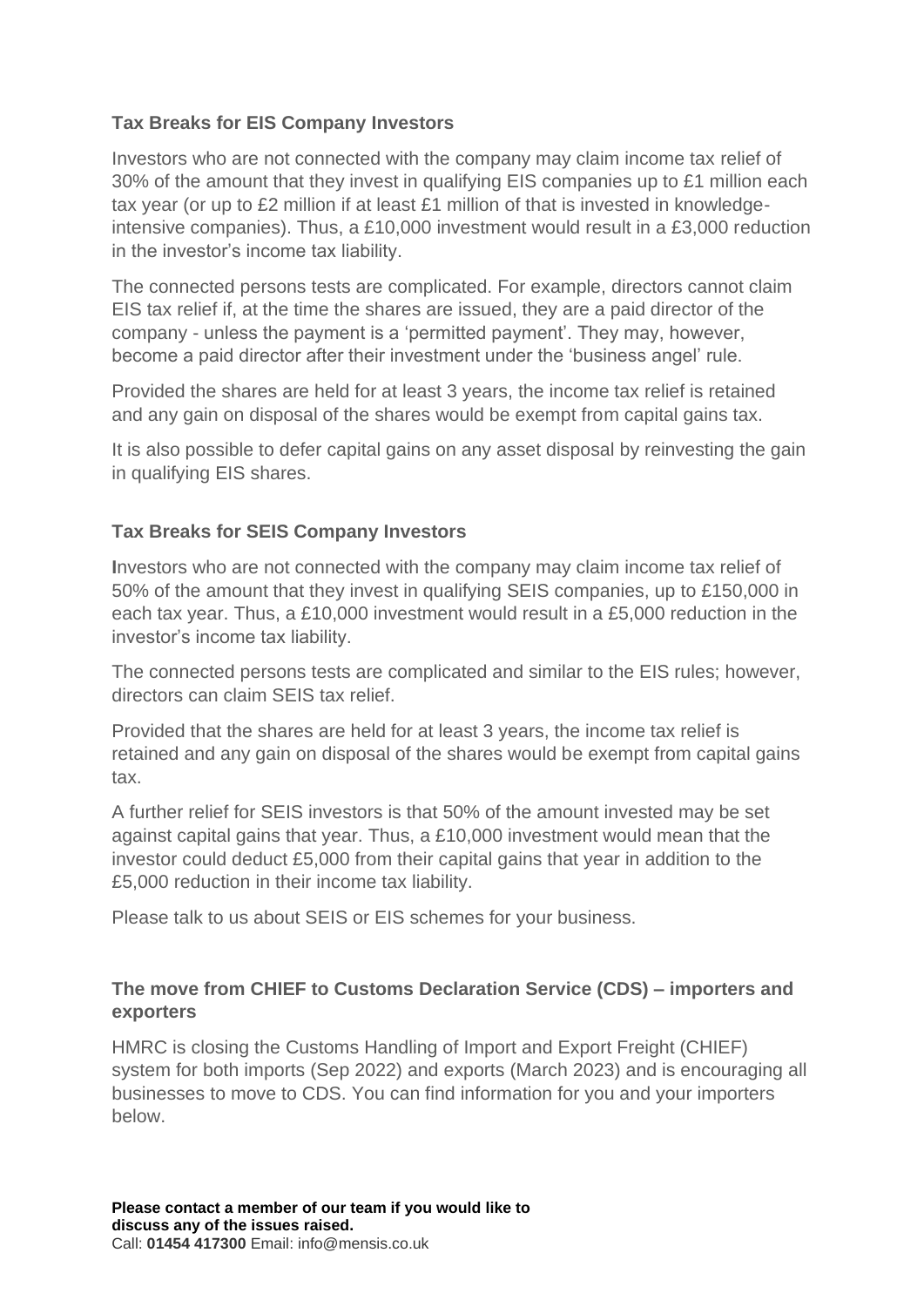

Declarant Checklist – Moving to the Customs Declaration Service: [Declarant](https://www.gov.uk/government/publications/customs-declaration-service-communication-pack/declarant-checklist-moving-to-the-customs-declaration-service)  checklist – [moving to the Customs Declaration Service -](https://www.gov.uk/government/publications/customs-declaration-service-communication-pack/declarant-checklist-moving-to-the-customs-declaration-service) GOV.UK (www.gov.uk)

Trader Checklist – Moving to the Customs Declaration Service: [Trader checklist –](https://www.gov.uk/government/publications/customs-declaration-service-communication-pack/trader-checklist-moving-to-the-customs-declaration-service) [moving to the Customs Declaration Service -](https://www.gov.uk/government/publications/customs-declaration-service-communication-pack/trader-checklist-moving-to-the-customs-declaration-service) GOV.UK (www.gov.uk)

### **Tech Nation's Growth Programmes**

Seven of Tech Nation's growth and sector programmes have opened for applications.

If you run a tech company and want to accelerate its growth, Tech Nation could help you find the right programme.

The different programmes can be found on the links below:

- NET ZERO  $X a$  brand new programme for later stage climate-tech companies that are on track to become the UK's next gigacorns. [Read more](https://technation.io/programmes/net-zero-x/?utm_campaign=MCO_21&utm_medium=email&_hsmi=213160483&_hsenc=p2ANqtz--ODPcajTc9Ffe2wwDuLtte4KwU5rmtuTvS_IYThA19_1KKpYpk3BPnvgzDIUGVYKGxyb3_zu7f6Q3FEdqkpxI0un58DQ&utm_content=213160483&utm_source=hs_email)
- $\bullet$  NET ZERO 3.0 for early-stage UK tech companies that are creating a more sustainable future. [Read more](https://technation.io/programmes/net-zero/?utm_campaign=MCO_21&utm_medium=email&_hsmi=213160483&_hsenc=p2ANqtz-_hteKVhxplikpx4TO4lJp4O2fMQPnJ7L_ZPIG-6uual4ln6_PfQVGiuIzsjaHcpfBCKRQ4ztpzoAdTvOoxL2g4CA8WsA&utm_content=213160483&utm_source=hs_email)
- APPLIED AI 4.0 caters to companies with Artificial Intelligence at the core of their key product, no matter their sector. Read more
- LIBRA 2.0 supports underrepresented tech leaders with the ambition to scale. [Read more](https://technation.io/programmes/libra/)
- $\bullet$  FINTECH 5.0 for fintech and insurtech companies, helping them to navigate the scaling journey. [Read more](https://technation.io/programmes/fintech/)
- $\bullet$  UPSCALE 8.0 a growth programme for mid-stage companies in all sectors to accelerate their growth. [Read more](https://technation.io/programmes/upscale/)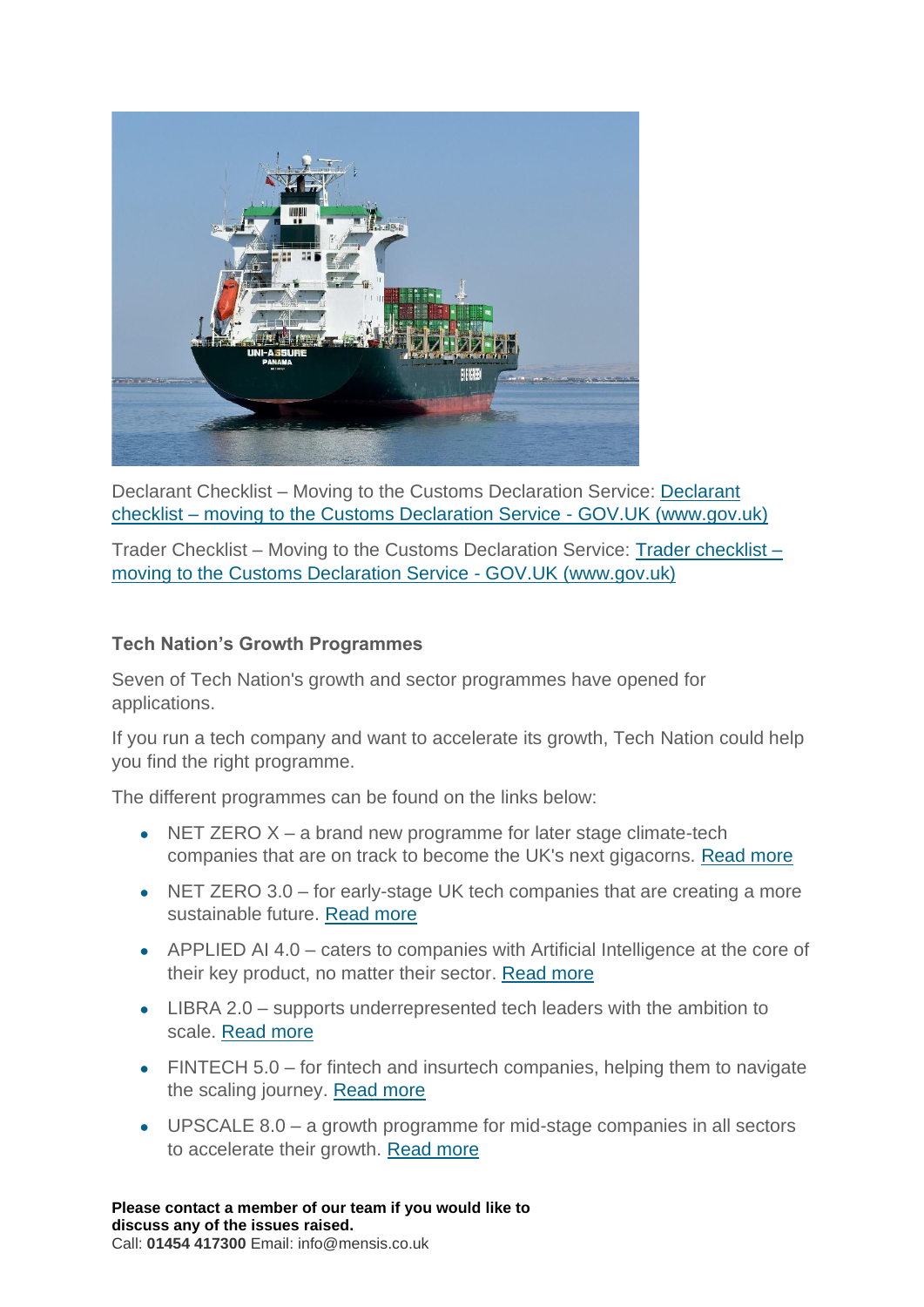• FUTURE FIFTY 11.0  $-$  a late-stage programme that addresses the unique challenges of larger tech companies. [Read more](https://technation.io/programmes/future-fifty/?utm_campaign=MCO_21&utm_medium=email&_hsmi=213160483&_hsenc=p2ANqtz-_O0Qscj_q4wS9O4T4Bfr7S07KbkBW3qizhHLqKyLAi4u_XQxidUeb8chy_5xhsD4PrKGMKzUP7bKzs5T5rVRZOCWL5yw&utm_content=213160483&utm_source=hs_email) 

The closing date and time for all the programmes is 4pm on 28 June 2022.

See: Tech Nation - [The UK network for ambitious tech entrepreneurs](https://technation.io/)

## **Prepare your payroll for the National Insurance changes in July 2022**

From 6 July 2022, some National Insurance Contributions (NICs) thresholds will increase. The primary threshold for 6 July 2022 to 5 April 2023 will rise to:

- $\epsilon$  £242 per week
- £1,048 per month
- $\epsilon$  £12,570 per year

See [Class 1 National Insurance thresholds for 2022 to 2023.](https://www.gov.uk/guidance/rates-and-thresholds-for-employers-2022-to-2023#class-1-national-insurance-thresholds)

To accommodate this change, payroll software, including HMRC's Basic PAYE Tools, will need to be updated. This may happen automatically, or you might need to take action.

It is important that payments due to be made on 6 July 2022 or later are calculated using the correct thresholds. Employers who run their payroll early should check that their software has been updated before processing and reporting these payments.

HMRC expect that all software will be updated by 6 July 2022, so any payments processed after that date should not need to be delayed. If you are unsure about whether or not your software has been updated, please contact your software provider.

If you use [Basic PAYE Tools,](https://www.gov.uk/basic-paye-tools) please note that this software will be updated to take account of National Insurance threshold increases from 4 July 2022. HMRC advise you to wait until after 4 July 2022 to run payroll for any payments made on or after 6 July 2022.

Please talk to us about these changes and how we can help you with your payroll.

See: [Rates and thresholds for employers 2022 to 2023 -](https://www.gov.uk/guidance/rates-and-thresholds-for-employers-2022-to-2023#class-1-national-insurance-thresholds) GOV.UK (www.gov.uk)

## **Penalties for overclaimed SEISS grants**

HMRC have updated their guidance setting out the procedure for reporting and repaying overclaimed Self-Employed Income Support Scheme (SEISS) Grants. HMRC are also reminding sole traders and partners who have received these grants that there are potential penalties of up to 100% of the amount overclaimed under certain circumstances.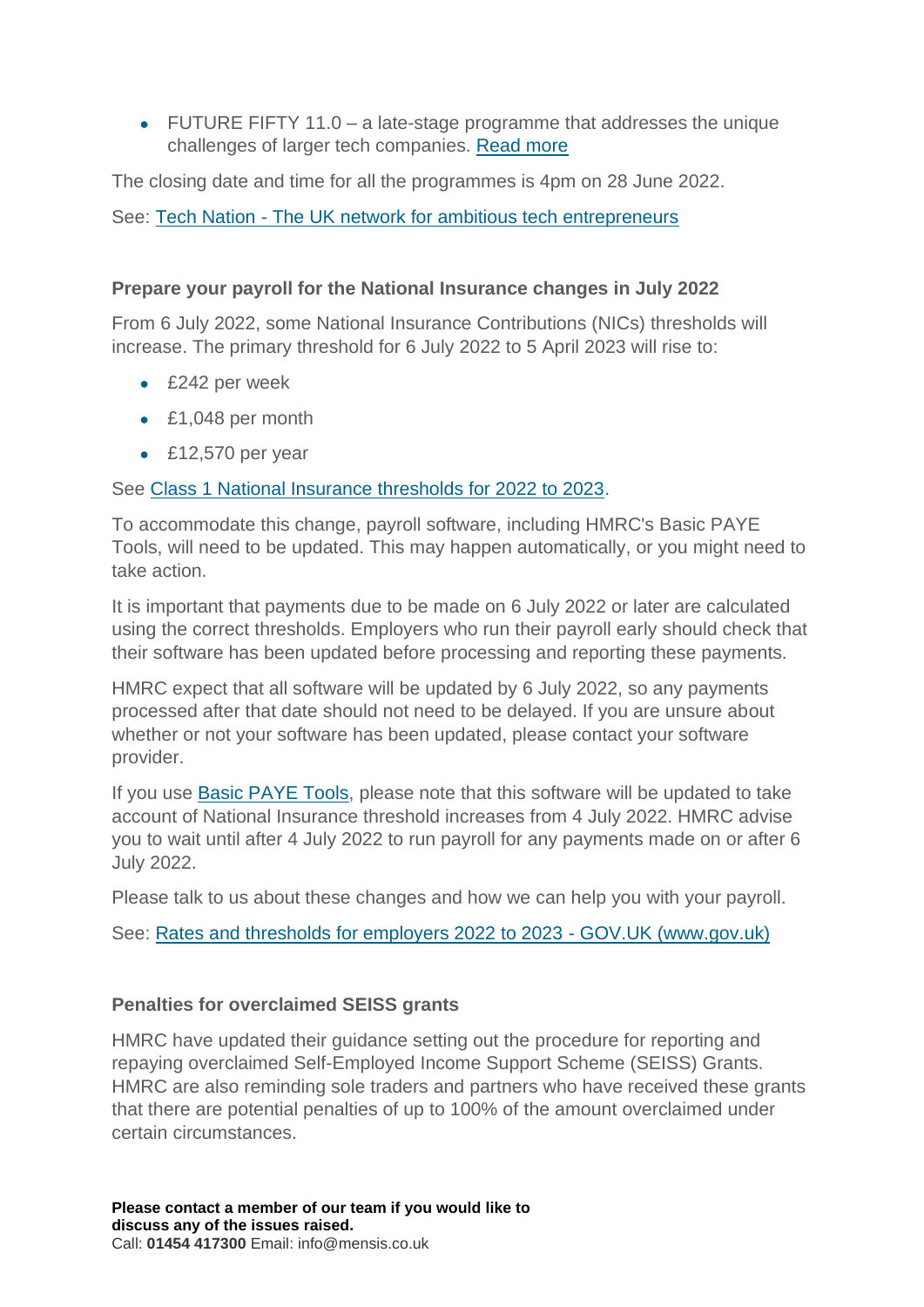A penalty of up to 100% would apply where the trader knew that they were not entitled to the grant and did not tell HMRC within a 90-day notification period. The law treats the failure as 'deliberate and concealed'. This means that HMRC may charge a penalty of up to 100% of the amount of the SEISS grant that the trader was not entitled to receive or keep.

Traders are required to notify HMRC if there is an amendment to any of their tax returns on or after 3 March 2021 which either:

- lowers the amount of the fourth or fifth grant they are eligible for; or
- causes the trader to no longer be eligible for the fourth or fifth grant.

If the tax return was amended before claiming the fourth or fifth grant, traders had to tell HMRC within 90 days of receiving the grant.

If the tax return has been amended after receiving the fourth or fifth grant, traders must tell HMRC within 90 days of the amendment.

If the tax return has been amended on or after 3 March 2021, traders do not need to tell HMRC if the grant amount is lowered by £100 or less.

For more details see: [Self-Employment Income Support Scheme –](https://www.gov.uk/government/publications/penalties-for-not-telling-hmrc-about-self-employment-income-support-scheme-grant-overpayments-ccfs47/self-employment-income-support-scheme-receiving-grants-you-were-not-entitled-to-ccfs47#penalty-for-not-telling-us-about-the-income-tax-charge) receiving grants [you were not entitled to \(CC/FS47\) -](https://www.gov.uk/government/publications/penalties-for-not-telling-hmrc-about-self-employment-income-support-scheme-grant-overpayments-ccfs47/self-employment-income-support-scheme-receiving-grants-you-were-not-entitled-to-ccfs47#penalty-for-not-telling-us-about-the-income-tax-charge) GOV.UK (www.gov.uk)

### **Small Business Saturday 2022**

The applications for this year's Small Biz 100 are now officially open!

Small Business Saturday is once again highlighting 100 small businesses, one a day for the 100 days leading up to Small Business Saturday (3 December 2022).

For the last 9 years, the 100 have not only received exposure on Small Business Saturday's social media channels and in the local and national press, but also joined the Small Business Saturday team in London at receptions in both Downing Street and The Treasury Drum with the Chancellor of the Exchequer.

Applications close on 30 June 2022.

See: [Small Business Saturday UK | Another year making a Big Difference!](https://smallbusinesssaturdayuk.com/small-biz-100)

### **Health and safety for seasonal workers**

With many seasonal jobs being filled at this time of year, it is important that employers protect the health and safety of gig economy, agency and temporary workers.

Workers are as likely to have an accident in the first six months at a workplace as they are during the whole of the rest of their working life.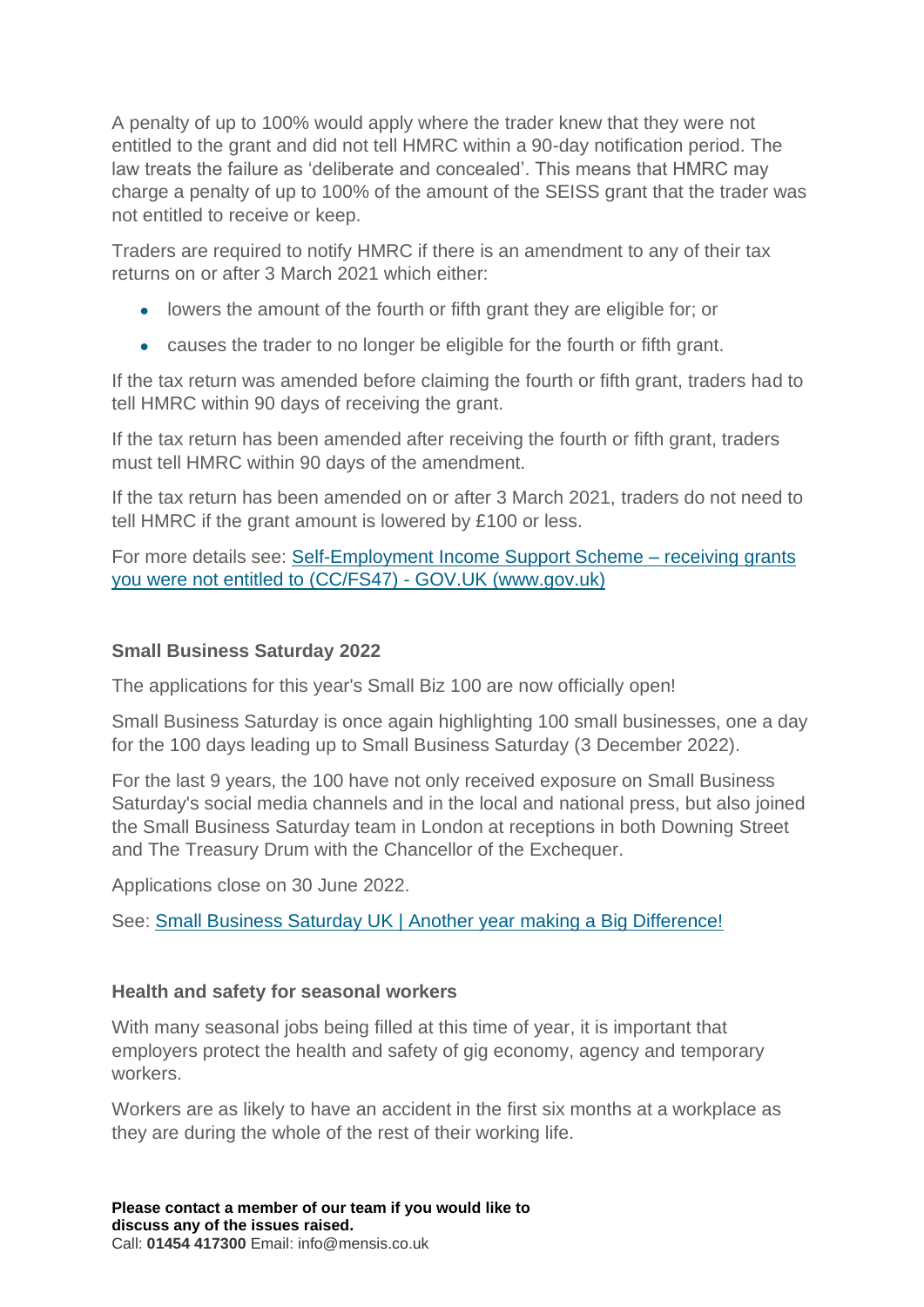The Health and Safety Executive (HSE) website has guidance to help users and suppliers of agency and temporary workers understand their health and safety responsibilities. For further information visit Health and [safety for gig economy,](https://www.hse.gov.uk/vulnerable-workers/gig-agency-temporary-workers/index.htm?utm_source=govdelivery&utm_medium=email&utm_campaign=guidance-push&utm_term=seasonal-1&utm_content=digest-26-may-22)  [agency and temporary workers -](https://www.hse.gov.uk/vulnerable-workers/gig-agency-temporary-workers/index.htm?utm_source=govdelivery&utm_medium=email&utm_campaign=guidance-push&utm_term=seasonal-1&utm_content=digest-26-may-22) HSE

### **Digital Lofts: Cyber security webinars for small organisations**

The National Cyber Security Centre (NCSC) is organising some short webinars during June, aimed specifically at small businesses and organisations.

The webinars are free to attend and will help you understand what actions you can do to improve your own and your organisation's cyber security.

### Digital Loft: Cyber security for small organisations

Find out how to improve your cyber security and get practical advice for businesses.

Date: Thursday 16 June 2022 Time: 11:30

[Register now for this cyber security event](https://ncsc-production.microsoftcrmportals.com/event/sessions?id=Digital_Loft_Template3613648229)

Digital Loft: Cyber Essentials

Cyber Essentials helps you to guard against the most common cyber threats and demonstrate your commitment to cyber security.

Date: Wednesday 22 June 2022 Time: 13:00

[Register now for this Cyber Essentials event](https://ncsc-production.microsoftcrmportals.com/event/sessions?id=Digital_Loft_Template137243227)

See: [National Cyber Security Centre -](https://www.ncsc.gov.uk/) NCSC.GOV.UK

### **New email security tool launched to help organisations check their defences**

An online tool designed to help organisations check if their email security is up to scratch has been officially launched by the National Cyber Security Centre (NCSC).

The new [Email Security Check service](https://emailsecuritycheck.service.ncsc.gov.uk/) helps organisations identify vulnerabilities affecting their email domain so they can take action to fix them.

The tool, launched on day one of the CYBERUK 2022 conference, enables users to look up any email domain to check whether it has recommended security measures in place to prevent cyber criminals sending out malicious emails and to protect email privacy.

Email Security Check requires no sign-up or personal details and is aimed at helping technical teams at organisations quickly identify issues so they can bolster their defences using NCSC guidance [on email security and anti-spoofing.](https://www.ncsc.gov.uk/collection/email-security-and-anti-spoofing)